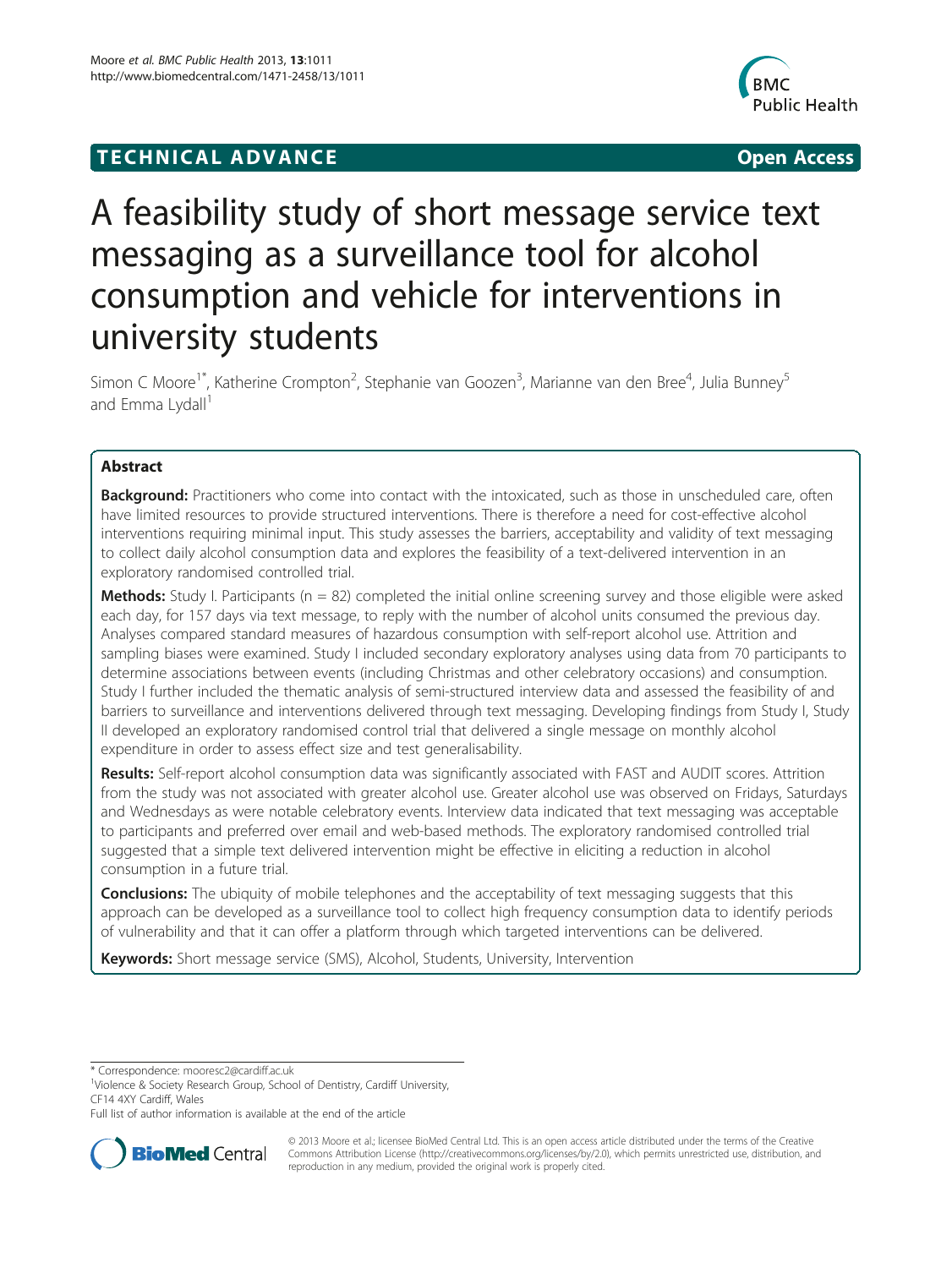#### Background

This study assesses the feasibility of using mobile telephone text messages to both survey and moderate alcohol use. Text messaging is an ubiquitous mode of communication and short text messages (SMS) are found in a range of communication platforms. The World Bank estimates the number of mobile cellular subscriptions per 100 people (including post- and pre-paid subscriptions) in 2010 was 90.15 in the USA, 130.34 in the UK, and, globally, 78.16, a figure that increased from 15.54 globally in 2001 [[1\]](#page-12-0). Text messages are limited to 140 bytes or 160 English alphabet characters. In North America, the market analysts Nielsen estimate 13–17 year olds made on average 231 telephone calls compared to sending and receiving 3,952 (for females) and 2,815 (for men) messages each month [\[2](#page-12-0)]. This ubiquity of mobile technology and therefore access to SMS brings opportunities for practitioners to exploit this platform and so develop protocols for surveillance and intervention [[3,4](#page-12-0)]. SMS offers a particularly attractive vehicle as the cost of mobile equipment is modest compared to, for example, personal computers and there is some evidence to suggest that the more vulnerable and those of a low socio-economic status are more likely to have access to and use mobile telephones compared to personal computers [\[5,6\]](#page-12-0). Furthermore, brief text messages that are pushed from the server to the recipient are increasingly the default mode of communication across a range of platforms, including Twitter and Facebook. An understanding of the benefits of using short text messages in public health will therefore potentially generalise across a number of platforms and devices.

Mobile telephones are portable, usually accompany users and provide a constant opportunity to communicate and intervene at times when recipients are most vulnerable to misuse alcohol [\[5\]](#page-12-0). For example, identifying when the risk of alcohol misuse is greatest (there is a strong association between sporting and other celebratory events and the incidence of alcohol-related harm [[7](#page-12-0)]) means targeted messages could be delivered at those times. While telephony has provided a platform from which the use of technology in healthcare has developed, with further rapid development expected in the near future [[8,9](#page-12-0)], SMS has, to date, received only limited attention [[3](#page-12-0),[4](#page-12-0)]. The bulk of research has focused on internet delivered projects, which require access to personal computers [[10](#page-12-0)-[14](#page-12-0)]. While there is some interest in developing bespoke applications for smart phones, such as a piece of software that runs on a smartphone and is tailored to a specific health-related intervention, these applications do not typically push data to the recipient and instead require that they actively engage, reducing the immediacy of any message. Therefore, SMS provides an immediate, popular means of communication that could provide opportunities to both identify when drinkers

are at greatest risk and deliver interventions at these times.

Evidence indicates that the SMS platform can deliver successful interventions in healthcare generally and to address alcohol-related harms specifically. Studies of SMS use have focused on treatment non-compliance, the dissemination of test results and tackling clinic nonattendance through providing appointment reminders [[15](#page-12-0)]. Fjeldsoe, Marshall and Miller [\[3](#page-12-0)] reviewed studies published between 1990 and 2008 that evaluated healthrelated interventions delivered using SMS. They identified 14 studies in total that targeted tobacco use  $(n = 4)$  and clinical care  $(n = 10)$ , the latter included physical activity, obesity, diabetes, asthma, hypertension and bulimia. SMS has also been used with more difficult to reach groups, such as patients with severe mental illness where real-time data was collected in order to facilitate case management [[5](#page-12-0)]. SMS has also been effective in settings with limited resources. For example, SMS has been used to collect data from caregivers on their adherence to anti-retroviral therapy guidelines in Uganda [[16](#page-12-0)]. A cluster randomised controlled trial in Kenya used SMS to improve caseworkers' adherence to malaria case-management practice [[17](#page-12-0)], yielding strong short-term and sustained improvements. While there is evidence indicating SMS provides an information delivery platform that can improve health outcomes there may also be opportunities to collect alcohol consumption data to both inform intervention content (e.g., determine the characteristics of individuals' drinking patterns to guide subsequent interventions) or to collect information useful in determining intervention success.

Kuntsche and Robert [\[18\]](#page-13-0) demonstrated that SMS could be used to collect alcohol consumption data from a young adult (predominantly student) sample in Switzerland. They collected data over four weekends and obtained a 75% participant retention rate. However, it is known that students often participate in heavy mid-week drinking [\[19,20](#page-13-0)] and it is also likely that student drinking varies across the academic year according to course commitments and celebratory events. It would therefore be useful to determine whether SMS can be used to collect high frequency (daily) alcohol consumption surveillance data over a longer time period than that used by Kuntsche and Robert [\[18](#page-13-0)] and to assess whether this platform can identify times of greatest risk to inform targeted interventions.

The SMS platform has also been used to survey and intervene with young adults identified in Emergency Departments and who have a history hazardous alcohol use. Suffoletto [\[21\]](#page-13-0) recruited young adults in an Emergency Department for a small-scale feasibility study of a randomised controlled trial. The authors report good compliance rates with 95% of those involved responding to weekly consumption questions. However, this is in marked contrast to the use of Personal Digital Assistants, handheld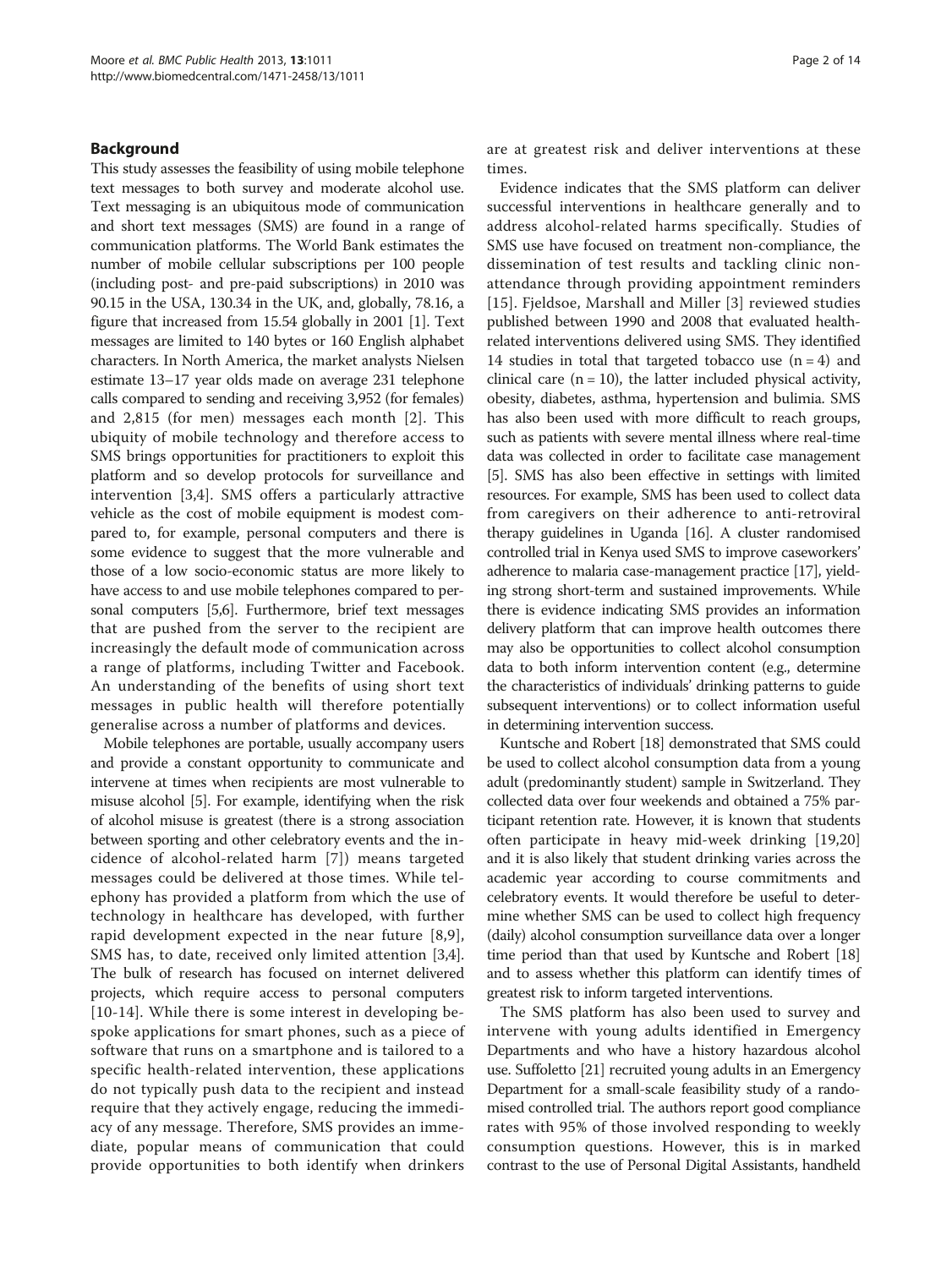computers that are in addition to what study participants might normally carry. Serre [[22](#page-13-0)] studied the temporal associations between a range of substances and alcohol. Those misusing marijuana yielded a compliance rate of 31% in response to repeated questions delivered by Personal Digital Assistants. Electronic diaries have also been used successfully to explore the relationship between alcohol misuse and hangovers [\[23\]](#page-13-0) as well as more general negative consequences of alcohol use [[24](#page-13-0)].

The current paper focussed on undergraduate students. Students in the UK are among the heaviest drinkers in the country but their alcohol consumption patterns may not yet be engrained, providing opportunities for early intervention. Using mixed methods we sought to examine factors relating to recruitment and attrition from a SMS survey of drinking habits, and to test the validity of high frequency alcohol consumption data collected through SMS. Comparisons were made with data collected through traditional on-line surveys (which were also used to collect additional socio-economic information from participants) the completion of which was also prompted through SMS.

In summary, the first (Study I) objective was to (a) quantitatively assess the validity of self-report alcohol consumption data collected through a SMS text messaging survey against established measures of hazardous alcohol use and to assess whether the characteristics of respondents' alcohol use predicted attrition from the SMS survey. Secondary analyses of the survey data were conducted in order to (b) determine whether SMS messaging could identify periods when participants were most vulnerable to misuse alcohol. Study I also (c) qualitatively assessed the acceptability of SMS text messaging, both as a survey of alcohol use and as a vehicle for intervention. Study II built on Study I and explored the feasibility of delivering a feedback intervention using estimated monthly alcohol expenditure. The goal was to test whether a randomised controlled trial was feasible and to provide early insights into the nature and impact of a brief intervention delivered through SMS.

The overall aim of the studies reported here was to inform a Phase II trial of a text delivered alcohol intervention. The research therefore follows existing guidance on how such formative research should be developed and evaluated [[25](#page-13-0)] in which there is a strong emphasis on testing intervention feasibility, identifying barriers to implementation, developing theory and providing realistic sample size estimates [\[25\]](#page-13-0). Mixed methods were used to assess intervention delivery, acceptability to participants, define outcome measures, and provide prospective sample size estimates. Study I is formative, developing the platform required in an exploratory randomised controlled trial (Study II) that both provides sample size estimates for a phase two trial and tests generalisability to a non-student sample.

# **Methods**

All aspects of the research reported here were reviewed and approved by the Dental Research Ethics Committee, Cardiff University.

#### Study I: Validation, feasibility and acceptability of collecting high frequency consumption data **Participants**

Participants were recruited at a University "Freshers' Fayre", an event in the first week of the academic year at which local businesses, University societies and other organisations seek to recruit first year students ("freshers"). A booth was set up at this event and flyers were distributed that provided information about the study. Recruitment materials included written informed consent and a brief questionnaire. All those attending the Freshers' Fayre were eligible to complete this form, irrespective of their subsequent eligibility for inclusion in the study (alcohol consumers who were over 18 years of age), thus providing information that could be used to assess any selection biases relating to alcohol use in later analyses. Potential participants were incentivised by an opportunity to win a laptop, or cash equivalent in shopping vouchers. Participants in the secondary analysis of qualitative data were also drawn from those consenting to participate. Figure [1](#page-3-0) shows the flow of participants through the study.

Participants in the qualitative study were those who had completed initial registration materials. An invitation to participate was sent by SMS asking whether they would be interested in assisting in return for payment (£10). For the qualitative arm, sampling continued to saturation but the sample was stratified by gender and level of SMS study involvement: opt in and opt out (if they did or did not respond to at least one SMS survey question), and male and female. Five males and four females were recruited who responded to SMS messages at least once and then actively opted out (denoted "opt out" in the [Results](#page-6-0) section) and four males and five females who participated continuously (denoted "opt in" in the [Results](#page-6-0) section).

#### **Materials**

#### Initial recruitment

A brief two-part form was used at recruitment that included an information sheet for participants to keep and a second sheet that collected respondents' mobile telephone number, year of study, the Fast Alcohol Screening Test (FAST) [[26](#page-13-0)], a question on whether they drank alcohol ("yes, regularly", "yes, occasionally", "never, but might in the future" and "never have and never will") and written consent. The information sheet further contained instructions on how participants could leave the study and stop receiving further SMS messages (by replying to any study SMS message with "STOP"). Also included were instructions on how to respond to daily text messages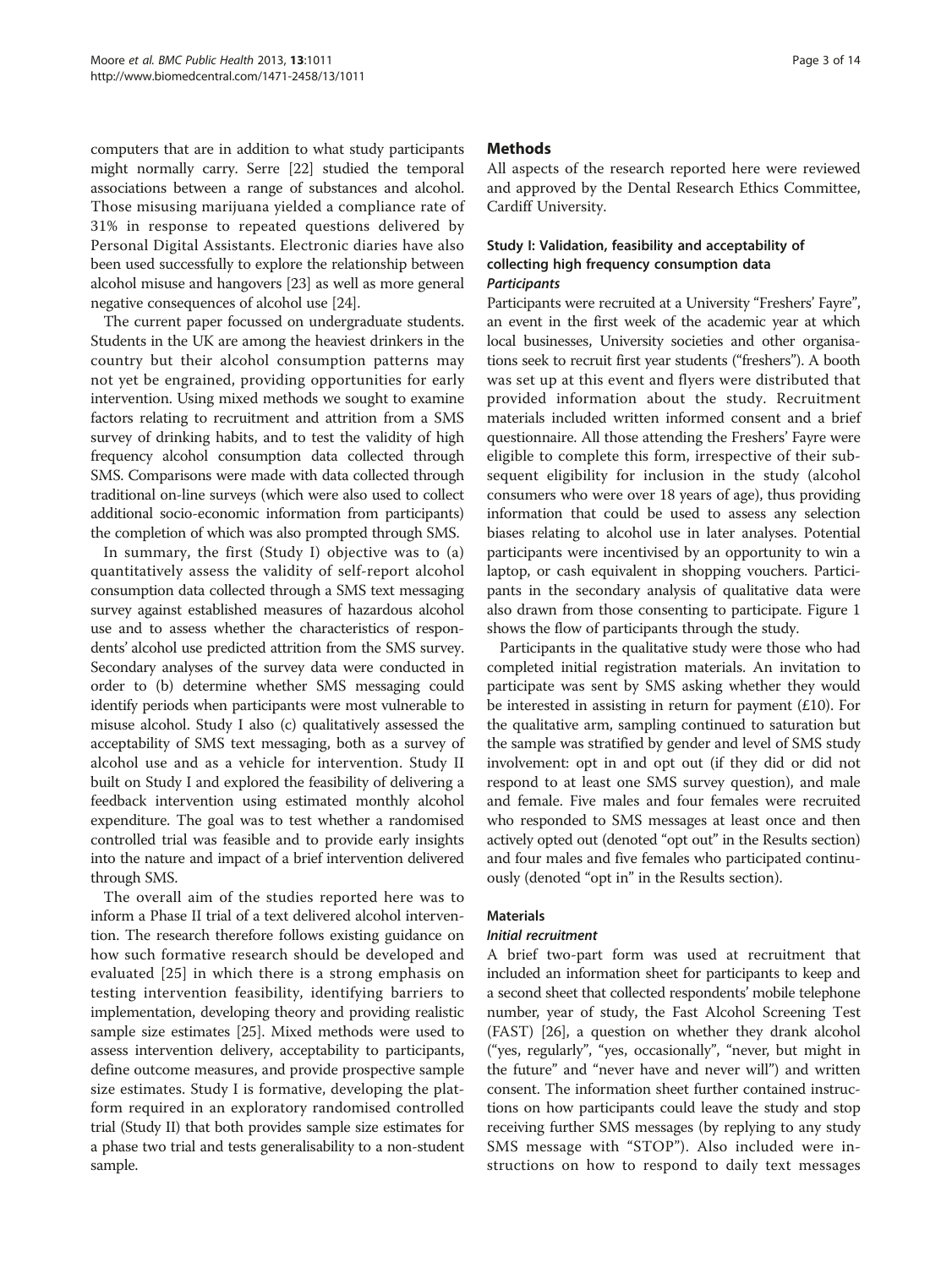<span id="page-3-0"></span>

(by replying with the number of standard UK units consumed the previous day) and a definition of a unit of alcohol was provided. The study website address was provided. This website repeated instruction on how participants could leave the study, the definition of an unit of alcohol, researcher contact information, links to the online surveys (see below) and information on study incentives.

An online survey was created that collected further information from participants. Questions included their mobile phone number (used also as an identification field so that multiple data sources could be matched), FAST [[26](#page-13-0)], the Alcohol Use Disorders Identification Test (AUDIT; [[27](#page-13-0)]), of which FAST is a subset, age and gender, year and course of study, where they were living (e.g. at home with their parents, in private rented accommodation, etc.), tobacco use, marital status, whether they had dependent children, and total monthly income. The first online survey included questions relating to social perceptions and delay discounting, these data are not reported here.

Two measures of hazardous alcohol use are used in the current study, the FAST [[26\]](#page-13-0) and the AUDIT [\[27](#page-13-0)]. Audit is a ten question test that determines whether a

respondent's alcohol use is hazardous or not. Because AUDIT takes time to complete and is therefore not always suitable in clinical practice (one place where SMS delivered interventions might be developed), FAST was developed as a shorter alternative, using four questions from the AUDIT. Both AUDIT and FAST are typically used to triage patients according to need for alcohol intervention. Those drinkers at moderate risk are eligible and best suited for a brief intervention [\[28\]](#page-13-0) whereas those at greater risk are best diverted to specialised alcohol health workers for more intensive treatment [[29](#page-13-0)]. Both AUDIT and FAST are therefore used to allocate alcohol intervention resources efficiently, so that effectiveness and cost-efficiency are maximised. Given the current goal of developing SMS delivered interventions it is therefore appropriate that we characterise SMS derived consumption data using these standard tests.

A SMS text marketing organisation was contracted to to bulk deliver SMS messages at designated times. Questions were sent from a dedicated SMS number to which participants could respond for 22 weeks. The question "How many units of alcohol did you drink yesterday and last night? 1 unit = half pint beer, small wine, sngl shot [study URL] to quit, prizes, info" was sent by SMS every day. On a bi-monthly schedule a further message was sent with the internet address for an online survey. These additional surveys replicated the first online survey (see above) and allowed us to explore changes in indices such as the FAST.

For the qualitative study, 18 face to face interviews were conducted in public locations convenient to participants. Participants were paid £10 towards their travel expenses. All interviews were digitally recorded, anonymised and transcribed for analysis. All participants provided written informed consent. Interview themes included the acceptability and effectiveness of text messaging as a means of data collection and the feasibility of using text messaging as a means of delivering interventions.

#### Procedure

At the Freshers' Fayre respondents read the Participant Information Sheet, signed the consent form and completed the brief questionnaire. Eligible participants were sent an SMS message requiring them to access the first online survey on 18 October 2010. From 25 October 2010, 157 daily text messages on consecutive days were sent requesting consumption data for the preceding day. Initially, daily text messages were sent at 7 am but due to complaints that this was waking participants, this time was changed to 9 am at the end of the study's fourth week (week 46 in Figure [2\)](#page-4-0). In addition, and referring to Figure [2](#page-4-0)., technical issues meant that a subset of participants received messages twice while the remaining participants did not always receive messages at the scheduled time. This was corrected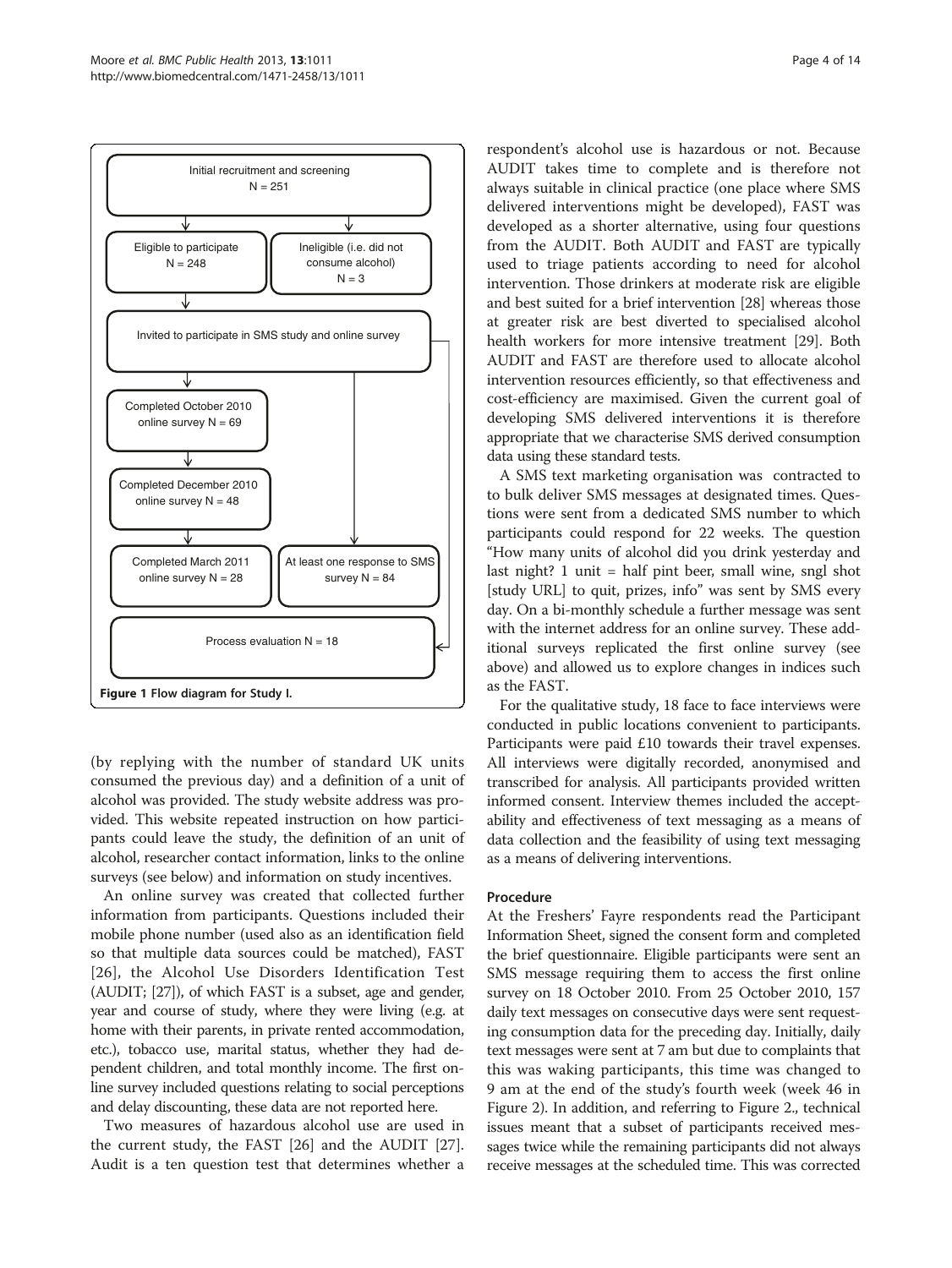<span id="page-4-0"></span>

at the end of the fourth week. Participants were informed that they could claim reimbursement for the text messages they sent at the end of the study. No participants requested reimbursement, probably due to the prevalence of mobile phone contracts with inclusive messaging. At initial recruitment participants were given the opportunity to enter into a prize draw for a laptop computer. Further incentives were a prize draw for £200 if they responded to bi-monthly invitations to complete the subsequent online surveys. No further attempts to enhance compliance were made. The SMS consumption messages were sent daily until 31 March 2011. Participants were sent the web address of the online survey through SMS, at the beginning of the study and this was repeated a further two occasions, equally spaced across the study period.

Semi-structured interviews were conducted with participants, both those who completed the SMS study and those who dropped out, to investigate their views on the use of this medium. The quantitative study was conducted first and preliminary analyses went forward to inform the themes explored in the qualitative study.

#### Analysis

The design of this study was longitudinal within-subjects. All analyses were conducted using Stata 12MP.

### Attrition and sampling biases

Logistic regression assessed whether the FAST score collected at recruitment predicted completion of the first online survey. A t-test assessed differences in FAST score collected at recruitment for those that responded to SMS surveillance questions and those who did not. Spearman's rank correlation statistic explored associations between the number of SMS surveillance messages responded to and initial FAST score. Fixed effects (FE) Poisson regression was used to assess the relationship between units consumed and significant social events (including variation across the week).

#### Additional exploratory analyses

Pearson product moment correlation statistics were used to explore associations between FAST and AUDIT on the first online survey. Multiple linear regression was used to consider the relationship between FAST and average number of units consumed each day, controlling for gender. Multiple linear regression was also used to consider the relationship between FAST and average number of days alcohol was consumed, controlling for gender. Interpolation methods were used to construct time varying indices of hazardous alcohol use over the study period from both the FAST and the AUDIT. FE time series OLS models were used to assess the relationship between these indices and both daily units of alcohol consumed and a time series logit was used to assess the relationship between these indices and likelihood of drinking on a given day. FE logits were used to assess whether the likelihood of drinking on a given day was related to the preceding days level of alcohol consumption.

For the qualitative component, data were analysed using an inductive, thematic analysis, allowing themes to develop naturally, facilitating in depth exploration of each theme using descriptive and interpretive analysis [[30](#page-13-0)]. Traditional Text Analysis was used to code and categorise developing themes [[31](#page-13-0)].

Results from Study I informed the design and content of Study II.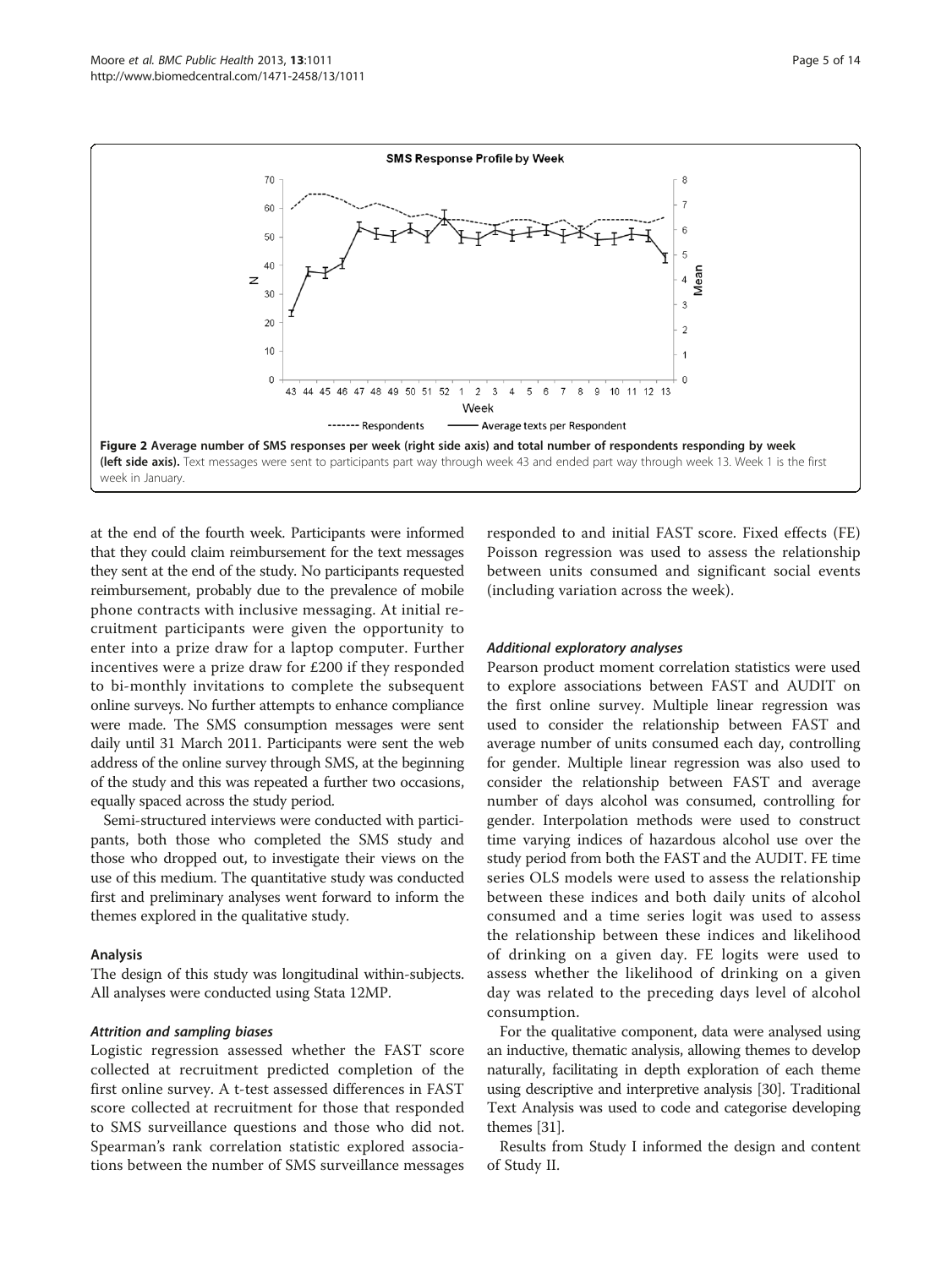# Study 2: A feasibility randomised control trial using SMS text messaging to provide feedback on alcohol expenditure

The purpose of this Study was to test the feasibility of a RCT designed to assess the impact of a single text message containing information on past alcohol expenditure on future consumption.

#### Participants

Participants were recruited by emailing students and nonstudents who had participated in previous university research studies and had expressed an interest in future research. Potential participants were incentivised by advertising an opportunity to be entered into a prize draw for one of four £50 high street vouchers. Participants in Study II had not participated in Study I. Figure 3 describes the flow of participants through the study.

#### Materials

The initial recruitment email contained brief information about the study and advertised the opportunity of being



entered into a free prize draw. It also contained a web address for a participant information sheet. This information sheet contained further information about the study, and clearly explained that participants would receive daily text messages for two calendar months, a development informed by the previous study in which some participants were not aware that they would receive daily text messages. It further explained how to respond to these messages (by replying with the number of standard units consumed on the previous day), and a definition of units. Also included were researcher contact details and instructions on how participants could leave the study and stop receiving further SMS messages (by replying 'STOP' to any study SMS message).

An online survey was created to collect information from people who decided to take part. Questions were identical to those used in the Study I online survey but for Study II social perceptions and delay discounting questions were not included. An additional question on occupational status was included, replacing the more detailed questions on student course of study and year of study. Participants were also asked questions about their usual drink, how much they normally spent on their usual drink both at home and in pubs/bars, and what proportion of their drinks were consumed at home. This was asked to enable a weighted estimation of their average expenditure per unit of alcohol.

The SMS text marketing organisation used for study I was contracted to deliver SMS messages at 11 am each day. Questions were sent from a dedicated number to which participants could respond. The question "How many units of alcohol did you drink yesterday and last night? 1 unit = half pint beer, small wine, sngl shot [study URL] to quit, prizes, info" was sent by SMS daily. The study website contained detailed instruction on how participants could leave the study and further information on the prizes they could win.

#### Procedure

A message was uploaded to the Cardiff University electronic Notice Board system, and an email was sent to further potential participants, advertising the study. Potential participants were able to access the Participant Information Sheet via an internet link. If they then wished to take part in the study they then completed the online survey.

Respondents were randomly assigned to an experimental group or a control group, stratified by gender and student status. From 15th May 2012 until 15th July 2012, all participants received daily text messages requesting consumption data for the preceding day. On 14th June 2012 (midway through data collection), participants in the experimental group were sent an estimation of their alcohol expenditure during the previous month. This was calculated using their reported alcohol consumption and their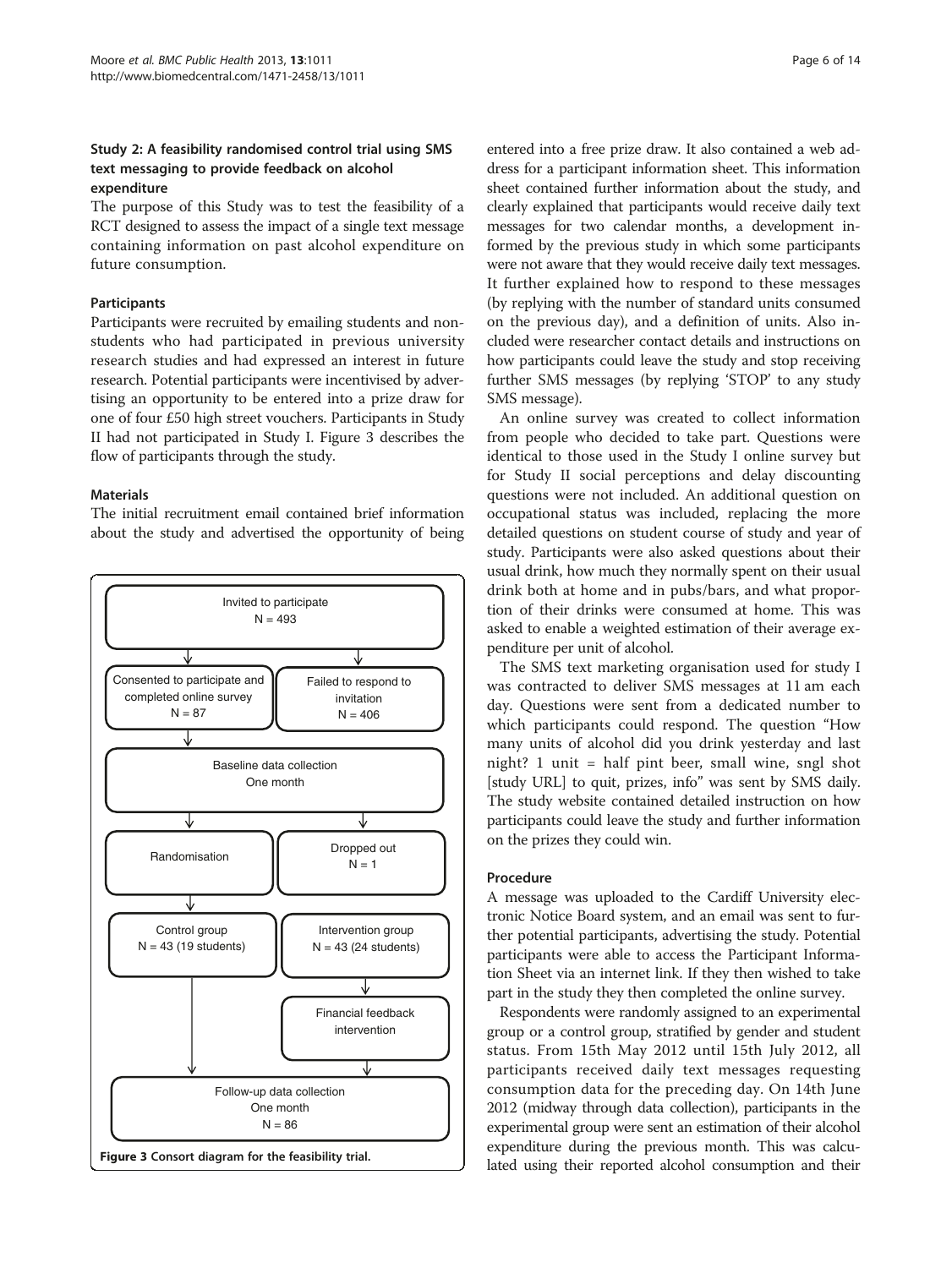<span id="page-6-0"></span>average unit price. The intervention message, 'Alcohol study: We estimate that you have spent £x on alcohol in the last month, was delivered via SMS. The short message containing expenditure on alcohol was the intervention.

#### Analysis

Analysis of variance was used to determine the relationship, if any, between treatment condition and alcohol consumption. Power analysis was then used to consider what sample size would be required to raise any effect to significance for a formal trial.

#### Results

# Study I: Validation and feasibility of collecting high frequency consumption data

## Descriptive statistics

251 participants were recruited at the Fayre yielding an average FAST score of 3.96 (SD = 3.46). Three participants stated that they never have and never would drink alcohol; they were not invited to participate in the SMS study. Of the remaining 248 participants, 82 (51% male, 92% undergraduates, mean age 20.95 years, SD = 2.90) completed the online survey in response to the initial text (sent October 2010 by SMS).

#### Attrition

Three participants completed the initial web survey twice, the second set of responses for these participants were dropped. A logistic regression analysis was used to assess the relationship between FAST score at recruitment and subsequent completion of the initial online survey, no relationship was observed  $(OR = 1.03, 95\% \text{ CI} = 0.96, 1.12);$ 69 participants completed the FAST at recruitment, as well as the first online FAST and AUDIT. Pearson product moment correlation statistics indicate that all scores were strongly associated ( $r > 0.85$ ,  $p < 0.0001$  for all comparisons). Participants were asked to complete three online surveys, once at the beginning and again in December 2010 and March 2011 at the end of the project; 82 participants completed and provided FAST and AUDIT scores in the first online survey, 48 in the second, and 28 completed the third online survey; 84 participants responded at least once to the daily SMS messages (one participant continued to respond beyond 31 March 2011, these data were discarded, and two participants responded to SMS messages despite not completing the first online survey). On average  $86.25$  (min = 1, max = 156) responses were received from participants replying at least once to SMS text questions. A t-test on initial FAST score collected at recruitment for those who did not respond ( $n = 175$ , mean  $FAST = 3.697, SD = 3.338)$  to SMS messages against those who responded at least once  $(n = 84, \text{ mean } FAST = 4.579,$ SD = 3.682) indicated responders had higher FAST scores  $(t = 1.86, p < 0.05)$ . Furthermore, Spearman's rank measure

of association suggested no relationship between FAST scores collected at recruitment and number of responses to SMS messages for those responding at least once or more ( $\rho = -0.100$ ,  $p = 0.391$ ). These results suggest that attrition is pronounced for online surveys prompted by SMS, whereas SMS responses remain stable over time (see Figure [2\)](#page-4-0).

#### Validation

We computed the average number of units consumed and the proportion of days participants consumed alcohol. A multiple regression model indicated that a higher baseline FAST score (B = 0.392,  $p < 0.01$ , 95% CI 0.180 0.604) was associated with a higher average number of units consumed whereas being female (B =  $-1.823$ ,  $p < 0.05$ , 95% CI −3.360 -0.293) was associated with lower average number of units consumed. A second model indicated that a higher FAST score (B = 0.008,  $p = 0.302$ , 95% CI −0.008 0.025) was not statistically associated with the average number of days in which alcohol was consumed whereas being female (B =  $-0.118$ ,  $p < 0.05$ , 95% CI −0.235 -0.001) was associated with lower number of days drinking. These results provide external validity; indicating that the average quantity of alcohol consumed on each drinking occasion, recorded through SMS, is predicted by initial FAST scores, although not the frequency of drinking occasions.

Twenty eight participants completed all three online surveys and provided FAST and AUDIT scores as well as responded to SMS survey messages (min responses = 100). To enable further modelling, a cubic spline interpolation algorithm was used to create smoothed FAST and AUDIT scores across the response period for these 28 participants. As there were fewer FAST and AUDIT readings taken over the course of the study, compared to daily SMS messages, we preferred to maximise the use of the SMS data to increase power. As this algorithm can, in some instances, yield interpolated values less than zero, values less than zero were replaced with zero (44 interpolated AUDIT scores and 30 interpolated FAST scores, out of a total of 3,365 data points for each, were replaced). Neither interpolated FAST scores  $(B = 0.025, p = 0.834, 95\%)$ CI  $-0.210$  0.260) nor interpolated AUDIT scores (B = 0.157,  $p = 0.059$ , 95% CI –0.006 0.320) were significantly associated with self-report alcohol units consumed in FE linear models. A drinking frequency variable (0 if no alcohol was consumed, 1 if alcohol was consumed for each day) was derived. In FE logits interpolated AUDIT scores were positively associated with drinking likelihood ( $B = 0.100$ ,  $p < 0.01$ , 95% CI 0.035 0.164) although interpolated FAST scores were not (B = 0.063,  $p = 0.175$ , 95% CI –0.028 0.155).

Figure [4](#page-7-0) shows average alcohol consumption by day of week. The highest consumption occurred on Fridays  $($ mean = 4.08 units, SD = 7.29 $)$ , closely followed by Saturdays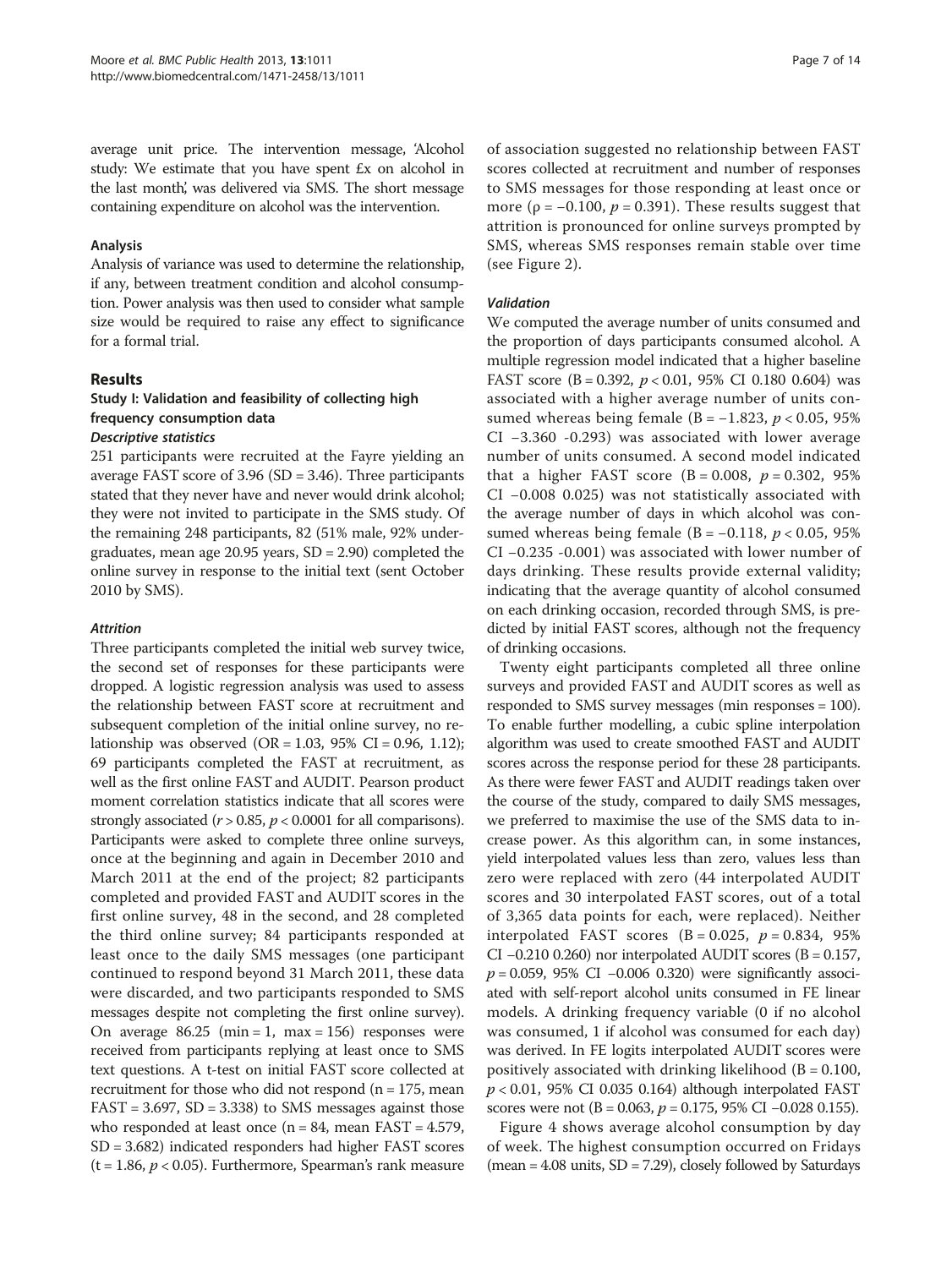<span id="page-7-0"></span>

(mean =  $3.86$  units, SD =  $7.10$ ). Of weekdays (Sunday– Thursday inclusive), Wednesdays saw the heaviest alcohol consumption (mean =  $2.57$ , SD =  $5.63$ ), followed by Thursdays (mean =  $2.08$  units,  $SD = 5.55$ ). Sundays saw the lowest alcohol consumption (mean = 1.44 units,  $SD = 3.87$ ).

Fixed-effects Poisson regression was used to determine the significance of this observed weekly variation. Binary (dummy) variables were assigned to each day of the week and Saturday was used as a reference category. Compared to Saturday, significantly fewer units were consumed on all other days of the week (Sunday:  $B = -1.01, 95\%$ CI =  $-1.07 - 0.95$ , Monday:  $B = -0.81$ , 95% CI =  $-0.87 - 0.76$ , Tuesday: B = −0.91, 95% CI = −0.97 -0.85, Wednesday:  $B = -0.41$ , 95% CI =  $-0.46$  -0.36, Thursday:  $B = -0.63$ , 95% CI = −0.68 -0.58) except Fridays, which did not significantly differ from Saturday ( $B = 0.02$ , 95% CI = -0.02 0.07). Sundays saw the lowest levels of consumption  $(B = -1.01, 95\% \text{ CI} = -1.07 \text{ -0.95}).$  The exponentiated coefficient on Sunday yields a rate ratio of 0.44 (95%  $CI = 0.34 0.39$ ) suggesting that on Sundays participants drank less than half the amount they drank on Saturdays.

Figure [5](#page-8-0) shows daily alcohol consumption across the study period. Alcohol consumption was highest on New Year's Eve (mean =  $12.51$  units, SD =  $9.14$ ) followed by the Welsh Varsity sporting event (mean = 7.36 units, SD = 10.70). Alcohol consumption was also elevated on Christmas Eve (mean =  $6.40$  units, SD =  $7.71$ ), Christmas Day (mean =  $6.18$  units,  $SD = 5.92$ ) and Boxing Day (mean  $= 6.70$  units,  $SD = 9.30$ ). The trend line in Figure [5](#page-8-0) suggests a peak in alcohol consumption during late December and a trough in early January. Alcohol consumption during the 'twelve days of Christmas' (defined here as 21st December to 1st January) was greater (mean = 4.07 units,  $SD = 3.18$ ) compared to the rest of the study period  $(mean = 2.32 \text{ units}, SD = 1.49).$ 

Longitudinal fixed-effects Poisson regression analysis confirmed this observation. A dummy variable described whether, for each day of the study, reported alcohol consumption fell within the "twelve days" (= 1) or outside (= 0) and further day of week dummies were included to control for the variation in consumption across a typical week. Significantly more alcohol was consumed during the 'twelve days of Christmas' compared to the rest of the study, irrespective of the days of the week that fell within the two time periods  $(B = 0.53, 95\% \text{ CI} = 0.48)$ 0.57,  $p < 0.001$ ). The corresponding rate ratio of 1.69  $(95\% \text{ CI} = 1.62 \text{ 1.77})$  suggests that participants drink 70% more during the holiday period.

A logit was used to consider whether the reported units of consumption on the preceding day influenced the likelihood of alcohol use. A derived binary variable described whether reported units consumed was zero (0) or greater than zero (1) and a FE logit indicated that the more units consumed the preceding day the less likely participants were to consume alcohol (B =  $-0.016$ ,  $p < 0.01$ , 95% CI −0.027 -0.005), controlling for day of week effects. Using the time that SMS messages were sent and responses were received we calculated the delay between when the SMS message was sent and participants' response. A FE linear model indicated that a the more alcohol consumed the longer the response delay on the following day (B = 0.019,  $p < 0.001$ , 95% CI 0.010 0.028).

# Celebratory occasions

The eight celebratory events were all associated with an increase in alcohol consumption. The highest mean units of alcohol were consumed on New Year's Eve, Welsh Varsity, Boxing Day, Christmas Eve, Christmas Day, Halloween, St Patrick's Day and Valentine's Day (Figure [6\)](#page-8-0).

Each event was described by a dummy variable and day of week dummies were included as above. FE Poisson regression indicated that alcohol consumption was statistically greater during these events compared to other days of the week. The largest increase in drinking was seen on Boxing Day followed by Halloween, New Year's Eve, Welsh Varsity and Christmas Eve. The rate ratio of Boxing Day suggests respondents drank 6.57 (95% CI = 5.77 7.47,  $p < .001$ ) times what they would usually drink and on Halloween drank 4.18 (95% CI = 3.59 4.86,  $p < .001$ ) times what they would usually drink. Similarly, on New Year's Eve participants drank 3.88 (95% CI = 3.53 4.27, p < .001) times their usual level of consumption and during Welsh Varsity students drank 3.51 (95% CI = 3.12 3.96, p < .001) times usual consumption. Valentine's Day and St Patrick's Day had the smallest increases,  $1.42$  (95% CI = 1.17 1.73,  $p < .001$ ) and 1.42 (95% CI = 1.18 1.69,  $p < .001$ ) respectively.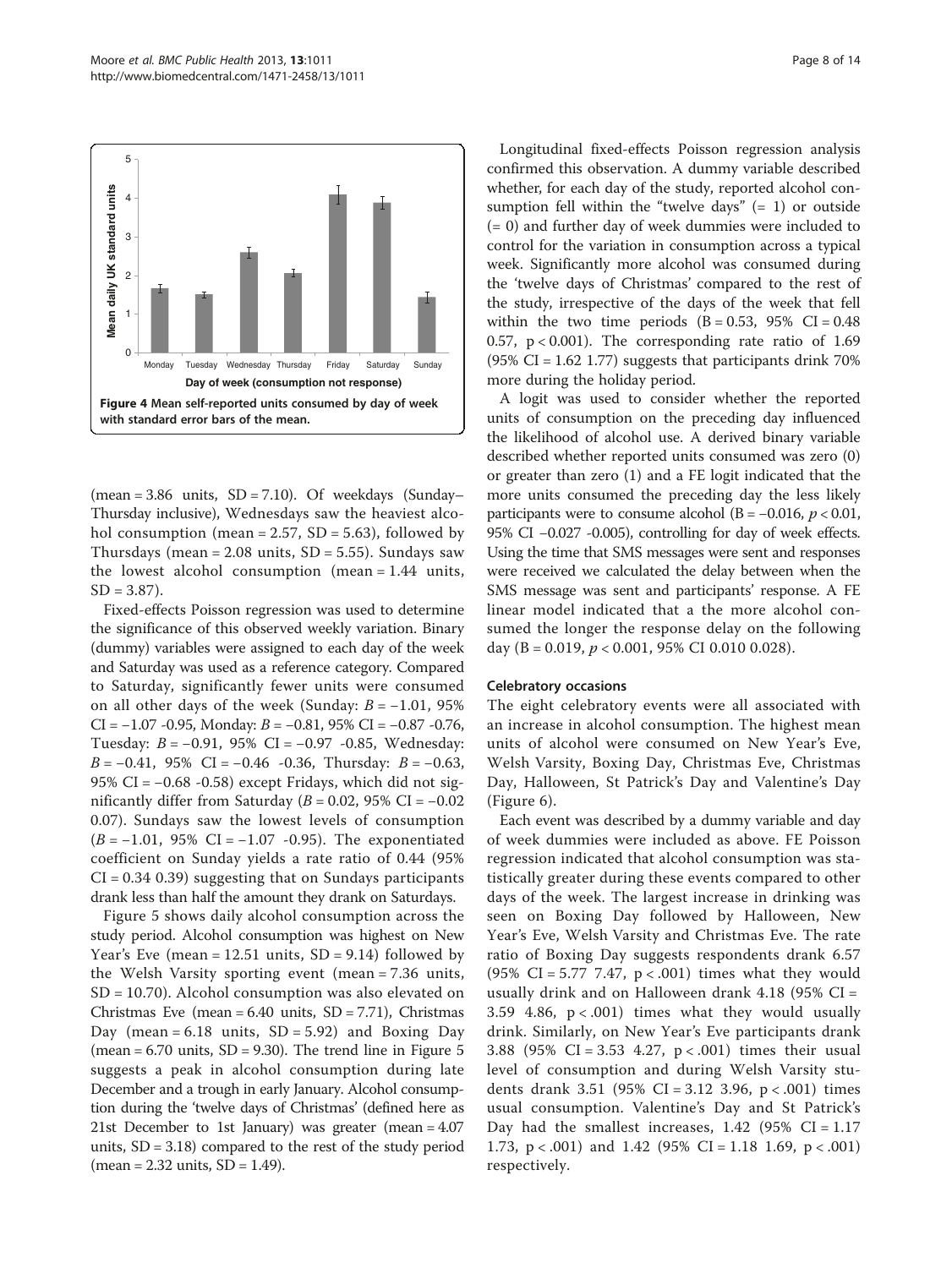<span id="page-8-0"></span>

#### Qualitative analysis

Results are organised according to the principal emergent themes. Interviews lasted between 17 and 55 minutes (average 32 minutes).

#### SMS messaging

With respect to attitudes towards SMS messaging in general, all participants regarded information through this medium positively and preferred SMS messages to telephone calls and electronic mail.

"It's really good. I think I like texts because sometimes, you know, you don't check your emails every day or, you know, log on to a computer, bit of an effort. […] You get a text, you read a text" (male, opt in, VN550029).

"Well, [SMS is] certainly the easiest way. Emails don't always get checked and phone calls are almost too intrusive" (male, opt out, VN550039).

The perceived privacy afforded by SMS messages was explicitly referenced in one case.

"It was confidential, and like, you could guarantee it was confidential" (male, opt out, VN550038).

#### SMS messaging frequency

Twelve participants stated daily text messages were acceptable: "[the frequency] didn't really bother me" (male, opt

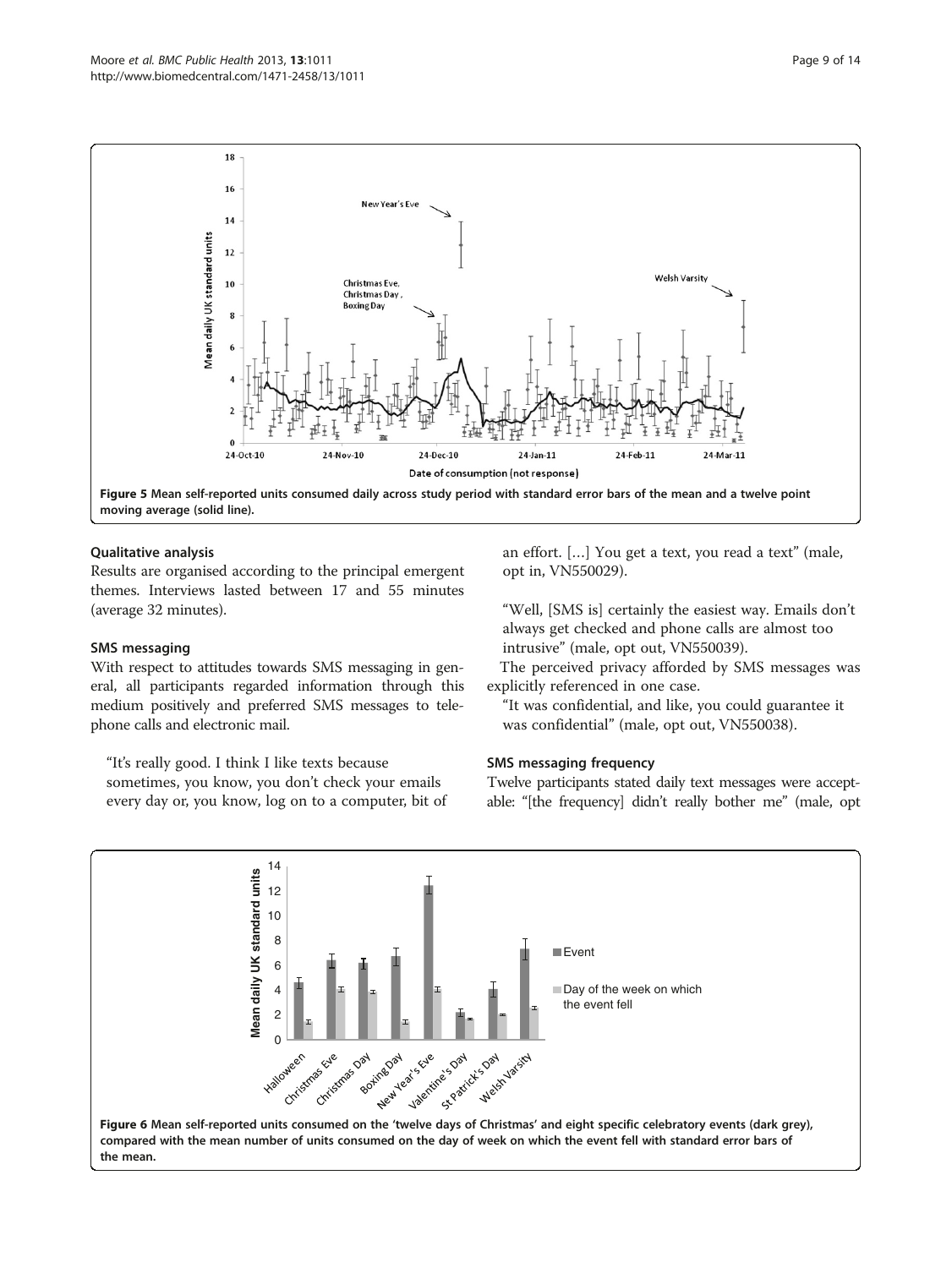out, VN550045), "daily was fine" (female, opt in, VN550033) and "the frequency was fine" (female, opt out, VN550040). Where participants objected to message frequency this was attributable to misaligned study expectations.

"I don't think I knew enough when I signed up that it was going to be so, erm, persistent" (female, opt out, VN550041).

#### Message timing

Message timing was one of the most significant barriers to participation. Messages were originally sent at 7 am, this was changed to 9 am after the fourth week of the study (end of week 46 in Figure [1\)](#page-3-0), following complaints that the text messages were waking participants up.

"It was a bit off putting, a bit irritating, especially early in the morning. If it was in the day time it would have been fine, but it was always around 7 am. No, I don't think I wanted texting at 7 am in the morning, especially to be asked about my drinking habits… so the frequency of the texts themselves wasn't too bad… it was the timing of the texts rather than the number" (male, opt out, VN550039).

#### Measures

As with numerous studies, this study elected to use the UK standard unit (8 g alcohol) as the measure of consumption. Participants described units as not "user-friendly", "confusing" and hard to work out to any real degree of accuracy.

"…although we were told what units are what…it can be a bit blurry [especially] if you're drinking cocktails and things like that" (female, opt out, VN550032). "[… it] is quite hard to track. I mean everyone brings a bottle and pours it in […] it was very hard to judge the amount everyone was drinking" (male, opt in, VN550037).

#### Intervention delivery and content

The study was conducted at a time where several educational interventions were on-going (safe drinking limits were advertised on posters around campus). Participants were asked their view on alcohol interventions generally, in relation to student culture and for their views concerning SMS delivered interventions. Existing interventions were ignored:

"I wouldn't say I have [seen intervention material] in [Study Town], […] there's a little sticker on my mirror that says 'you're looking at the person responsible for your health […] I'm not sure. There was the odd pamphlet around Fresher's week […] I probably didn't pay that much attention to it" (male, opt in, VN550029).

Several participants felt "sensory overload" to traditional posters and similar "mass market" campaigns targeting alcohol use, indicating habituation and they further suggested such media were just ignored. Whereas SMS methods were regarded as more appropriate because they were personal.

"[Mass market campaigns are] written to […] everyone in my age group [they do not reach] out to me personally, so I don't feel the need to respond" (male, opt in, VN550036).

In respect of content, advertising the negative consequences of excessive consumption were seen as aversive for three participants, beneficial for two and the remaining 13 suggested emphasising the positive with the negatives would likely provide the most effective intervention content. The consensus was that content that "grabbed attention" but did not come across as "parenty" was the best overall approach.

"I think [it is better to emphasise the] benefits […] when [interventions] focus on the negative points it just feels like you're back at home and it's your parents telling you off for drinking too much" (male, opt in, VN550036).

"If you do it both in moderation, the negatives and the positives, it could discourage binge drinking […] there's been lots of adverts [warning against] heavy drinking and it doesn't seem to be doing much good, students are still drinking as much as ever" (female, opt in, VN550046).

When asked further about potential intervention content, interventions that referred to the financial aspects of alcohol use appealed to the majority of those interviewed, 17 participants, the remaining participants suggested interventions should refer to both health and finance.

"Finance is a big thing for students. I mean it's the biggest conversation I would have thought. Amongst my friends it's always money and how they can save money… so I think tapping into finance would be a really good idea for students" (male, opt out, VN550038).

"I think everyone is aware of their health, health and what to do, but most don't care. Like smoking and drinking and taking drugs…whilst they're young as well, a lot of people have the mentality that 'I'm going to die of something so I might as well have a good time 'til I do'" (female, opt out, VN550040).

The qualitative study revealed that students are happy with SMS delivered messages, as they are perceived as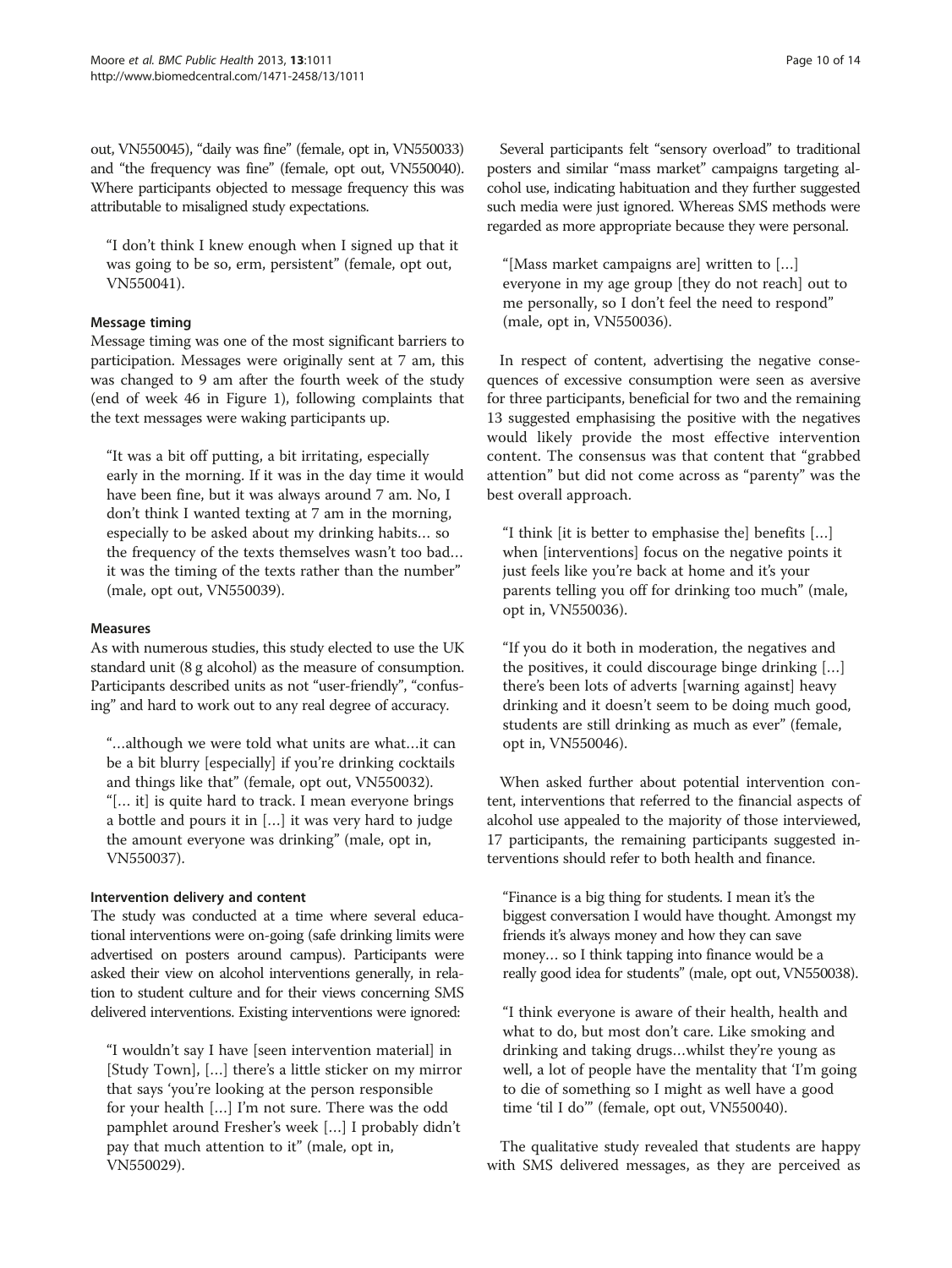secure and private. Obstacles included messages that were sent too early in the morning and that emphasised the negative aspects of excessive alcohol consumption. A strong positive theme for intervention content was the financial implications of excessive alcohol use and the opportunity for messages to help students reduce their expenditure. Financial information was therefore used as the content for an SMS delivered simple intervention that would be delivered late morning (Study II).

# Study II: A feasibility randomised control trial using SMS text messaging to provide feedback on alcohol expenditure

Participants were recruited from a panel of individuals  $(N = 493)$  who had completed research on an unrelated project but had agreed to be contacted again if further research opportunities arose. None had participated in Study I. Of these, 87 participants consented and were recruited onto the current study (58 male, 43 students), yielding an average FAST score of 5.54 (SD = 2.28); 86 participants responded at least once to the daily SMS messages (see Figure 7). One person actively opted out of the study. The average age of students (mean = 22.00 years,  $SD = 3.66$ ) was greater than that of non-students (mean = 38.49 years,  $SD = 14.26$ ; t = 7.05,  $p < 0.001$ ).

A mixed two (within factor, average daily units consumed before and after the intervention) by two (student and non-student) by two (experimental group: intervention and control) ANOVA yielded a non-significant main effect of experimental group  $(F(1, 70) = 1.56, p = 0.216,$  partial  $\eta^2$  = 0.02). The means presented in Table [1](#page-11-0) indicate that three of the four groups showed a reduction in alcohol consumption from baseline to follow-up: Control Students showed a decrease of 5.5%; Intervention Non-Students

showed a decrease of 4%; Intervention Students showed a decrease of 19%. However, Control Non-Students showed an increase of 17.1%. Sample size estimates for the change in mean on intervention students and assuming  $σ = 1.7$ , power analysis for a one-sample mean test, taking preintervention mean as the null and the post-intervention mean as the alternative (see Table [1\)](#page-11-0), and with a 0.8 power (1-β) to detect significance at  $\alpha$  = 0.05 suggests a sample size of 140 would be sufficient to raise this to significance. There was little evidence to suggest that the expenditure based intervention generalises as well to non-student populations.

#### **Discussion**

While recruitment successfully attracted a large number of students into Study I, numerous factors appear to have contributed to attrition: the qualitative study indicated that some participants appeared to have signed up to the study without considering what they were signing up to; this was further compounded by technical problems. Irrespective of the reasons for this attrition, no systematic relationship between FAST score and whether or not participants completed the first online survey was observed. This suggests that attrition was not systematically related to hazardous alcohol use. Participation in the repeated online surveys showed a heightened level of attrition; only 33% of those who completed the first online survey completed the final one, undermining this medium as a means of collecting long-term data when prompted with text messages to do so. Conversely, the number of respondents to the SMS messages remained static over time, once technical issues had been resolved. SMS messages are generally more acceptable, a conclusion also supported in the qualitative research.

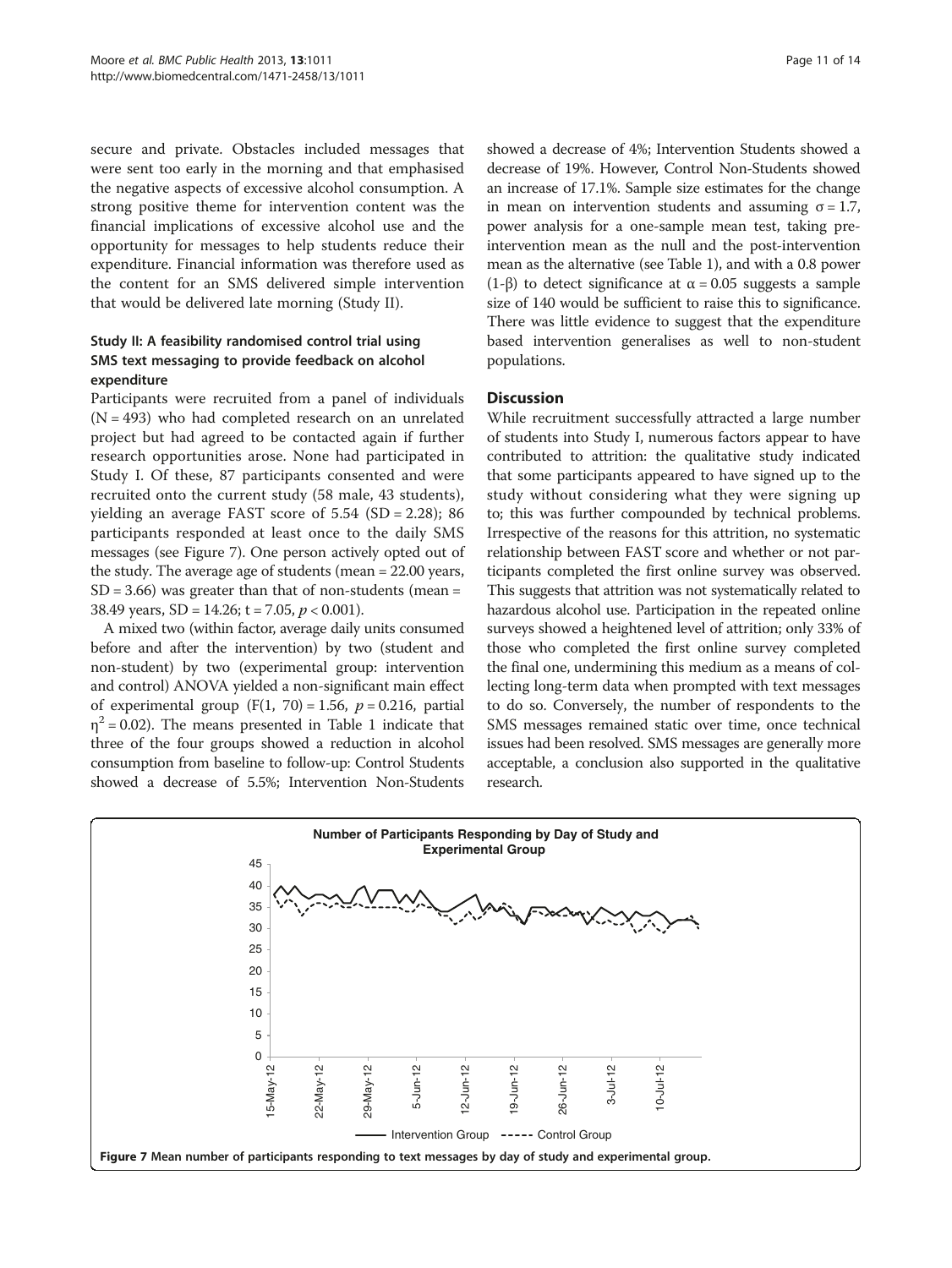<span id="page-11-0"></span>Table 1 Mean number of units consumed before and after intervention delivery in control and experimental groups

|              | Condition     |             |    | Units |      |  |
|--------------|---------------|-------------|----|-------|------|--|
|              |               |             | N  | Mean  | SD   |  |
| Control      | <b>Before</b> | Non-student | 22 | 1.29  | 1.06 |  |
| Control      | <b>Before</b> | Student     | 16 | 1.63  | 1.65 |  |
| Control      | After         | Non-student | 22 | 1.51  | 1.21 |  |
| Control      | After         | Student     | 14 | 1.54  | 1.34 |  |
| Intervention | <b>Before</b> | Non-student | 19 | 176   | 1.43 |  |
| Intervention | <b>Before</b> | Student     | 21 | 1.89  | 1.67 |  |
| Intervention | After         | Non-student | 18 | 1.69  | 1.81 |  |
| Intervention | After         | Student     | 20 | 1.53  | 1 27 |  |

FAST scores showed reasonable test re-test reliability and external validity against the AUDIT, suggesting the online delivery of this metric initiated by SMS messages is valid. It is therefore feasible to use the FAST in future trials rather than the more time consuming AUDIT. Those who signed up to the study and went forward and actively responded to SMS messages yielded higher FAST scores compared to those who signed up but did not respond to SMS messages. This may indicate that those who consume alcohol more hazardously are more interested in having their consumption monitored. Furthermore, average units consumed across the study were positively associated with FAST scores, but not the likelihood of drinking, suggesting that the SMS data at least provides a valid index of hazardous alcohol use, consistent with other studies assessing the reliability of self-report data [\[32\]](#page-13-0).

In further exploration, it was found that the more alcohol consumed the less likely participants were to consume alcohol the following day. The reasons for this association are unclear; it may be due to regret elicited through over-consumption, budgetary constraints or they may have been still feeling the effects of intoxication. Further, there was a positive association between the quantity of alcohol consumed and the time taken to respond to SMS messages the following day. If this delay is also associated with more salient behaviour then alcohol consumption might also be associated with diligence in respect of student activity more generally, in as far that they may also delay their working day.

Alcohol consumption was greatest on Fridays and Saturdays, consistent with previous North American studies [[19,33](#page-13-0),[34\]](#page-13-0), except for one notable exception: Wednesdays were the heaviest drinking weekday, rather than Thursday [[19,20](#page-13-0)]. The dissimilarity in weekday drinking suggests a UK university-specific cultural influence. Across UK universities Wednesday afternoons are almost always free from academic commitments in order to

facilitate pastoral activities, notably sports. This is traditionally followed by social events during which alcohol is typically consumed [[35](#page-13-0)]. January saw a trough in alcohol consumption and this may be associated with the examinations held during this time. Research from North America has also found drinking moderates during times of greater academic demand [\[19\]](#page-13-0). We would therefore recommend that FAST is used to initially triage patients and determine eligibility for the intervention then SMS can be used to ascertain when individuals are most vulnerable to misuse alcohol and in turn direct further intervention.

An exploratory randomised controlled trial was implemented to test the feasibility of a simple intervention relaying estimated expenditure on alcohol for the past month. Having improved recruitment materials so that participants were more aware of the study requirements and worked with SMS providers to insure a faultless delivery of text messages, attrition from the RCT was negligible; suggesting that the identified barriers to study entry had been overcome. The simple intervention developed and deployed in the exploratory RCT yielded effects broadly consistent with expectations but not to significance. The effect appeared to be more salient in student participants for whom the intervention was developed suggesting that the goal-specific intervention would require further development in order for it to generalise.

#### Conclusions

Text messaging is an acceptable method of collecting data relating to alcohol consumption. SMS further offers a potentially low-cost vehicle for the rapid delivery of interventions and in a format that is more likely to be noticed compared to posters, leaflets and email communication. The portability of mobile phones also provides an opportunity for real-time data collection. For example, it may be feasible to deliver "in-the-moment" interventions at times when young people are planning to drink alcohol.

The current study assessed a single text message relaying information on alcohol-related expenditure. A next logical stage would be to consider how variations in message content and number might affect change. Feasible content of such interventions may include financial information relating to expenditure on alcohol in addition to healthspecific information for a student population. Further study should consider other forms of novel content in various populations in order to reduce alcohol-related harm. For example, in the student population the intervention may focus on the financial benefits of moderating consumption, perhaps by sending an automated message containing an estimation of how much money they have spent so far during their night out or over longer periods. In other populations, such as those attending Emergency Departments as a result of alcohol-related harm, the content of a text message intervention may contain a warning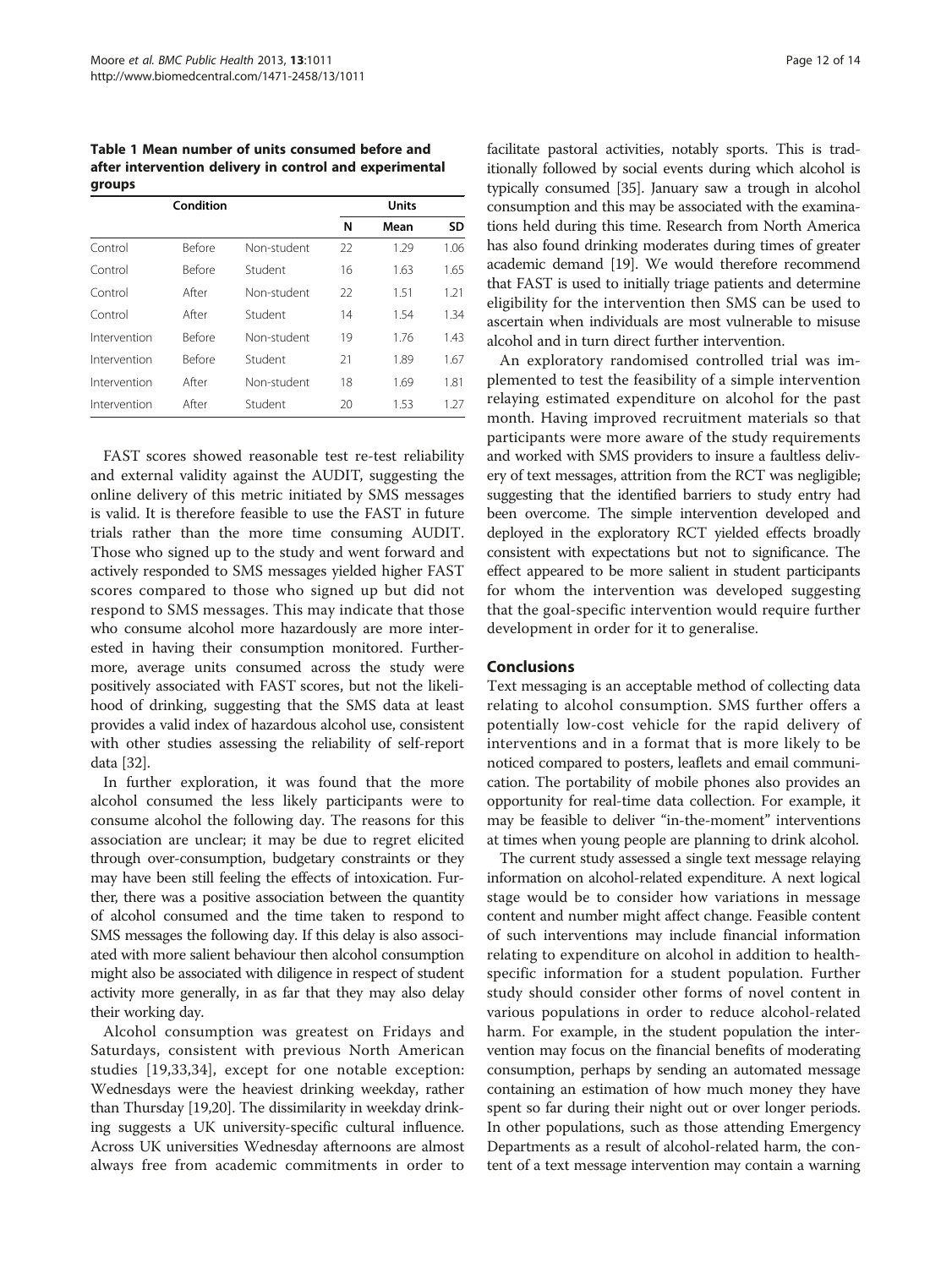<span id="page-12-0"></span>about the potential harm that could result if a person continues to drink.

Our data support the findings of Kuntsche and Robert [[18](#page-13-0)], demonstrating that SMS can be used to collect alcohol consumption data and extends their observations to suggest that this method is an acceptable means of collecting high frequency data over several months. This is particularly valuable for studies with students, as students often do not limit their drinking to weekends. Furthermore, this method may meet the recognised need for methods that are able to characterise drinking style [\[36\]](#page-13-0), in particular risky single occasion drinking. Two-way SMS text messaging provides an open and available platform well suited to collecting high frequency data from large numbers of individuals simultaneously. Moreover, SMS text messaging may also prove useful for vulnerable young people, for whom SMS text messaging may be the only electronic text based communication available and reinforced through observations that there is a positive association between mobile phone use and detrimental health-related behaviours in 14–16 year olds, including alcohol and tobacco use [\[37\]](#page-13-0).

Although the purpose of the current study was to develop, test and assess the feasibility of simple interventions delivered using the SMS platform, there were several limitations that a Phase II [\[25](#page-13-0)] exploratory trial could address. The first is the nature of the intervention to be delivered. While SMS is popular [\[21\]](#page-13-0) questions remain on whether information could be regarded as an intervention in its own right, or whether SMS could be used to support face-to-face counselling.

As mobile technology develops, the incorporation of social media including Twitter and Facebook seems likely to become commonplace and therefore underpin the continued growth of short message services including text messaging and instant messaging. Developing surveillance and intervention services that can be adapted for SMS and instant messaging offers a means to identify where and when heavy drinking is taking place. One of the key benefits of using SMS to collect data and deliver interventions is the ability to provide an automated, costeffective service. The finding that SMS is deemed acceptable in this context holds promise for the development of its use in other situations where efficiency of time and resources are paramount, but intervention is greatly needed.

#### Competing interests

The authors declare that they have no competing interests.

#### Authors' contributions

SCM conceived of the studies in this paper, participated in their design, carried out the statistical analysis of studies 1 and 4, and drafted a large portion of the manuscript. KC participated in the design, acquisition of data, and analysis of Study I, and drafted this portion of the manuscript. SvG and MvdB participated in the design of Study I and critically revised the manuscript. JB conducted the secondary analysis of the alcohol consumption data detailed in Study I, and drafted this portion of the manuscript. EL participated in the design, acquisition

of data, and drafting of the studies in this manuscript. All authors read and approved the final manuscript.

#### Acknowledgements

This work was supported by the European Foundation for Alcohol Research, European Research Advisory Board (EA0904). We would like to thank James Murphy, Janette Baird and Brian Suffoletto for their patience and for critically appraising earlier drafts of the manuscript.

#### Author details

<sup>1</sup>Violence & Society Research Group, School of Dentistry, Cardiff University CF14 4XY Cardiff, Wales. <sup>2</sup>Department of Applied Psychology, Cardiff Metropolitan University, Llandaff Campus, Western Avenue, CF5 2YB Cardiff, Wales. <sup>3</sup>School of Psychology, Cardiff University, 70 Park Place, CF10 3AT Cardiff, Wales. <sup>4</sup>MRC Centre for Neuropsychiatric Genetics & Genomics, Cardiff University School of Medicine, Neuadd Meirionnydd, Heath Park, CF14 4YS Cardiff, Wales. <sup>5</sup>Cardiff University School of Medicine, Heath Park, CF14 4YU Cardiff, Wales.

#### Received: 24 January 2013 Accepted: 21 October 2013 Published: 25 October 2013

#### References

- 1. World Data Bank: Mobile cellular subscriptions (per 100 people); 2011. Archived by WebCite at<http://www.webcitation.org/62EcIQ7q7>.
- 2. Nielsen: In U.S., SMS Text Messaging Tops Mobile Phone Calling; 2012. Archived by WebCite at<http://www.webcitation.org/62EcoS3VX>.
- 3. Fjeldsoe BS, Marshall AL, Miller YD: Behavior change interventions delivered by mobile telephone short-message service. Am J Prev Med 2009, 36(2):165–173.
- 4. Cunningham JA, Kypri K, McCambridge J: The use of emerging technologies in alcohol treatment. Alcohol Res Health 2011, 33(4):320-326.
- 5. Depp CA, Mausbach B, Granholm E, Cardenas V, Ben-Zeev D, Patterson TL, Lebowitz BD, Jeste DV: Mobile interventions for severe mental illness: design and preliminary data from three approaches. J Nerv Ment Dis 2010, 198(10):715–721.
- 6. Koivusilta LK, Lintonen TP, Rimpelä AJ: Orientations in adolescent use of information and communication technology: A digital divide by sociodemographic background, educational career, and health. Scand J Public Health 2007, 35(1):95–103.
- 7. Merlo LJ, Ahmedani BK, Barondess DA, Bohnert KM, Gold MS: Alcohol consumption associated with collegiate American football pre-game festivities. Drug & Alcohol Dependence 2011, 116(1–3):242–245.
- 8. Bischof G, Grothues JM, Reinhardt S, Meyer C, John U, Rumpf H-J: Evaluation of a telephone-based stepped care intervention for alcohol-related disorders: A randomized controlled trial. Drug Alcohol Depend 2008, 93(3):244–251.
- 9. Ackerman MJ, Filart R, Burgess LP, Lee I, Poropatich RK: Developing nextgeneration telehealth tools and technologies: patients, systems, and data perspectives. Telemedicine and e-Health 2010, 16(1):93-95.
- 10. Kypri K, Langley JD, Saunders JB, Cashell-Smith ML, Herbison P: Randomized Controlled Trial of Web-Based Alcohol Screening and Brief Intervention in Primary Care. Arch Intern Med 2008, 168(5):530–536.
- 11. Bewick BM, Trusler K, Barkham M, Hill AJ, Cahill J, Mulhern B: The effectiveness of web-based interventions designed to decrease alcohol consumption - a systematic review. Preventative Medicine 2008, 47(1):17–26.
- 12. Cunningham JA, Wild TC, Cordingley J, Van Mierlo T, Humphreys K: A randomized controlled trial of an internet-based intervention for alcohol abusers. Addiction 2009, 104(12):2023–2032.
- 13. Carey KB, Scott-Sheldon LAJ, Elliott JC, Bolles JR, Carey MP: Computerdelivered interventions to reduce college student drinking: a metaanalysis. Addiction 2009, 104(11):1807–1819.
- 14. Rooke S, Thorsteinsson E, Karpin A, Copeland J, Allsop D: Computerdelivered interventions for alcohol and tobacco use: a meta-analysis. Addiction 2010, 105(8):1381–1390.
- 15. Atun R, Sittampalam S: A review of the characteristics and benefits of SMS in delivering healthcare. In The Role of Mobile Phones in Increasing Accessibility and Efficiency in Healthcare Report. Berkshire,UK: Vodafone; 2006.
- 16. Haberer JE, Kiwanuka J, Nansera D, Wilson IB, Bangsberg DR: Challenges in using mobile phones for collection of antiretroviral therapy adherence data in a resource-limited setting. AIDS Behav 2010, 14(6):1294–1301.
- 17. Moonen B, Cohen JM: Text messaging to improve adherence to malaria guidelines. Lancet 2011, 378(9793):750–752.